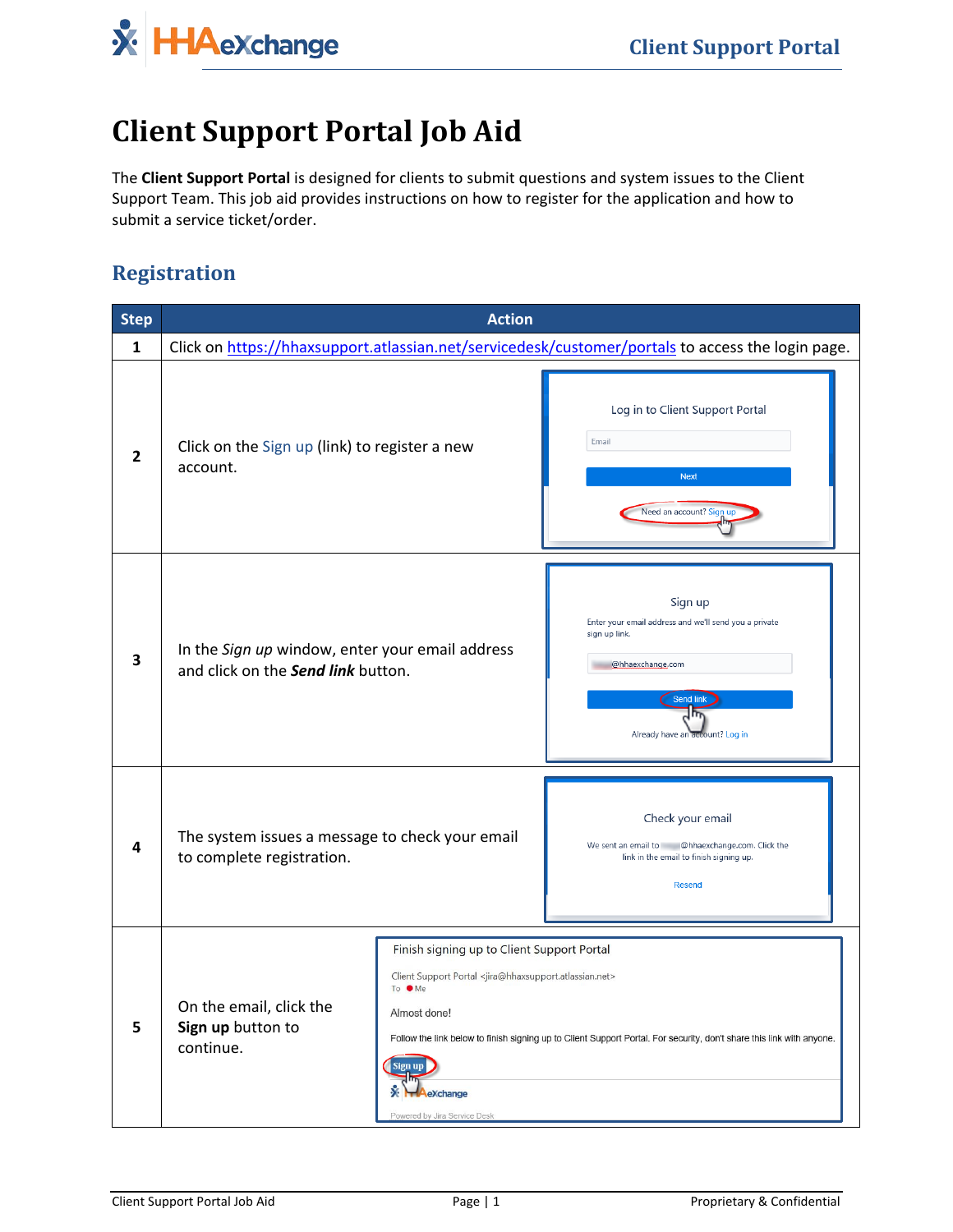

| <b>Step</b> |                                                                                                 | <b>Action</b>                                                                                                                                                                                                                   |
|-------------|-------------------------------------------------------------------------------------------------|---------------------------------------------------------------------------------------------------------------------------------------------------------------------------------------------------------------------------------|
| 6           | On the Sign up window, enter your Full<br>Name, a Password, and click on the Sign<br>up button. | Sign up<br><b>Email address</b><br>@hhaexchange.com<br><b>Full name</b><br>First Last<br>Choose a password<br>⊚<br>Strong<br>By clicking Sign up, you agree to the Privacy Policy and<br>this Notice and Disclaimer.<br>Sign up |
| 7           | The Client Support Portal page opens and registration is complete.                              |                                                                                                                                                                                                                                 |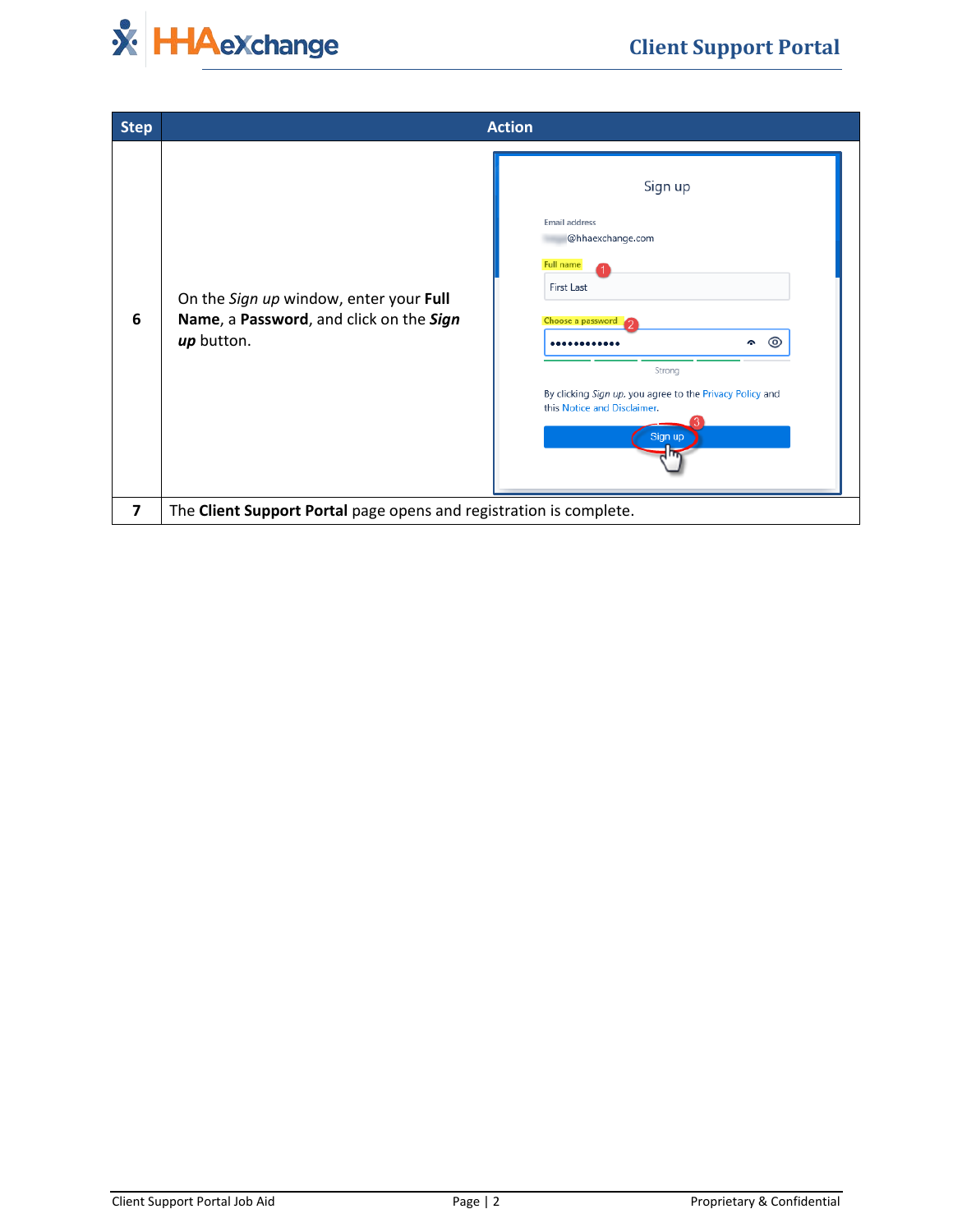

# **Navigating the Client Support Portal Homepage**

The **Client Support Portal** homepage is comprised of 5 sections, as illustrated below and described in the table underneath.

| <b>X</b> HAexchange |                                                                                                                      |                                                                                              |   | Requests<br>5 |
|---------------------|----------------------------------------------------------------------------------------------------------------------|----------------------------------------------------------------------------------------------|---|---------------|
|                     | Welcome to the HHAeXchange Client Support Portal                                                                     |                                                                                              |   |               |
|                     | Find help and services                                                                                               |                                                                                              | Q |               |
|                     | <b>Customer Service Desk</b><br>Welcome! You can raise a Customer Service<br>Desk request from the options provided. | 3<br><b>EDI Support Desk</b><br>Submit questions or concerns for any EDI<br>related process. |   |               |
|                     |                                                                                                                      | Powered by Jira Service Desk                                                                 |   |               |

|   | <b>Section</b>               | <b>Description</b>                                                                                                                                                                                                                                                                   |                                                     |  |
|---|------------------------------|--------------------------------------------------------------------------------------------------------------------------------------------------------------------------------------------------------------------------------------------------------------------------------------|-----------------------------------------------------|--|
| 1 | <b>Search Window</b>         | Enter a key word(s) to search the entire site.                                                                                                                                                                                                                                       |                                                     |  |
| 2 | <b>Customer Service Desk</b> | Select to create a Service Desk request (create a service ticket)<br>for a General Request or to report an Incident (such as a system<br>outage). Refer to the Customer Service Desk section below for<br>further details.                                                           |                                                     |  |
| 3 | <b>EDI Support Desk</b>      | Select to create a service ticket specifically for EDI issues. Refer<br>to the EDI Support Desk section below for further details.                                                                                                                                                   |                                                     |  |
|   | <b>Requests</b>              | Click to view/access previously<br>submitted Requests:<br>Select <b>Created by me</b> to access<br>tickets created by the user; or<br>Select <b>All</b> to access tickets entered<br>by others in the Agency<br>Refer to the Managing Requests section<br>below for further details. | Requests<br><b>REQUESTS</b><br>Created by me<br>All |  |
| 5 | <b>User Account</b>          | Click the User icon to view the user Profile<br>details or to Log out of the portal.                                                                                                                                                                                                 | <b>ACCOUNT</b><br>Profile<br>Log out                |  |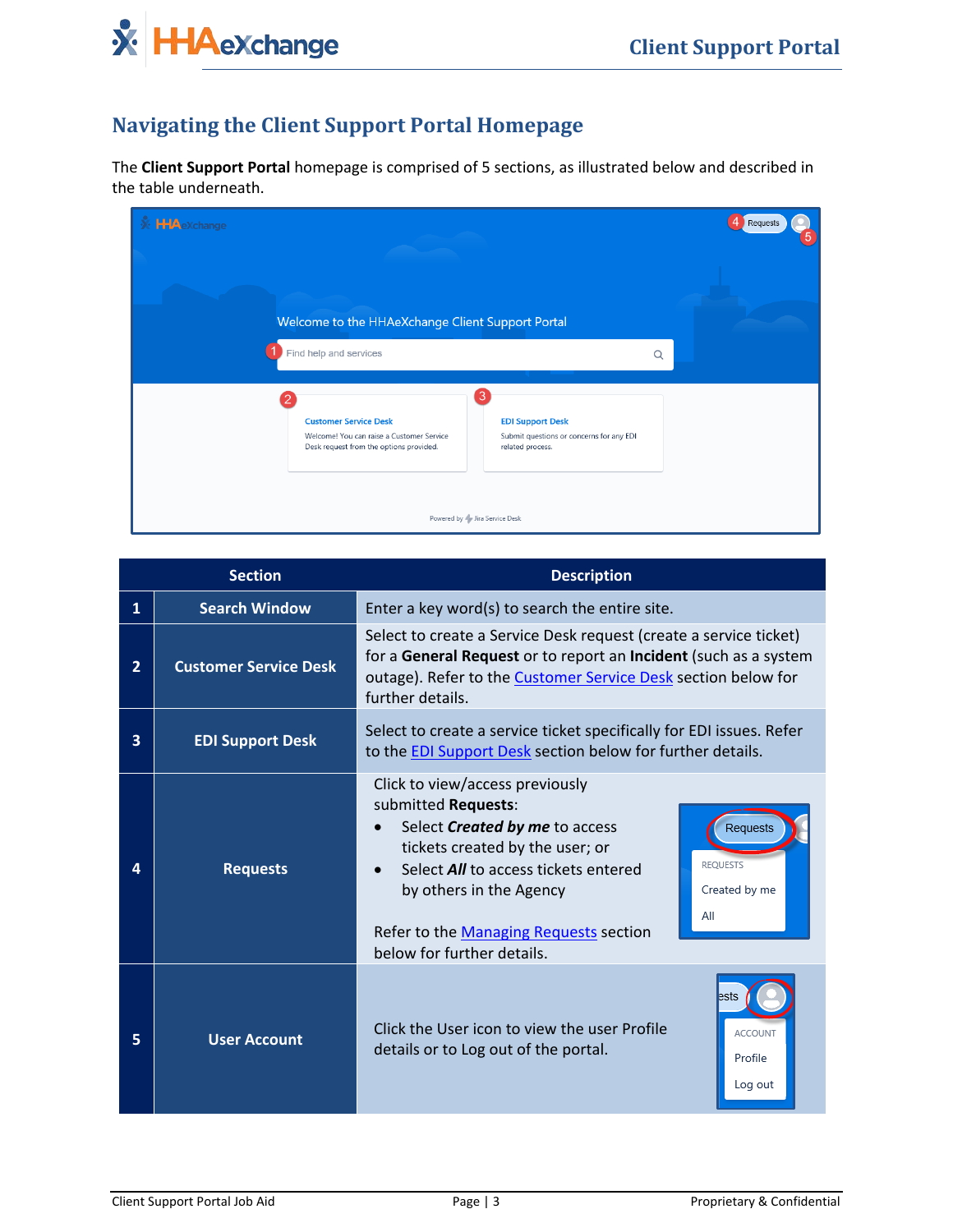

#### <span id="page-3-0"></span>**Customer Service Desk**

Use the **Customer Service Desk**  option to create and submit Support Requests (1) or to create an Incident ticket (2) to report a system outage to the Customer Support Team.

| Help Center / Customer Service Desk                                               |  |
|-----------------------------------------------------------------------------------|--|
| <b>Customer Service Desk</b>                                                      |  |
| Welcome! You can raise a Customer Service Desk request from the options provided. |  |
| $\nabla$ Contact us about                                                         |  |
| <b>Support Request</b><br>General Request                                         |  |
| Incident<br>Report An Outage                                                      |  |

| <b>Support Request</b>                                                            | Incident                                                                          |
|-----------------------------------------------------------------------------------|-----------------------------------------------------------------------------------|
| Help Center / Customer Service Desk                                               | Help Center / Customer Service Desk                                               |
| <b>Customer Service Desk</b>                                                      | <b>Customer Service Desk</b>                                                      |
| Welcome! You can raise a Customer Service Desk request from the options provided. | Welcome! You can raise a Customer Service Desk request from the options provided. |
| Contact us about                                                                  | Contact us about                                                                  |
| $\checkmark$<br><b>Support Request</b>                                            | Incident<br>$\checkmark$                                                          |
| What can we help you with?                                                        | What can we help you with?                                                        |
| <b>General Request</b>                                                            | 2<br><b>Report An Outage</b>                                                      |
| 3<br>Summary                                                                      | 3<br>Summary                                                                      |
| <b>Description*</b><br>Δ                                                          | Description<br>$\boldsymbol{\Delta}$                                              |
|                                                                                   | $\curvearrowright$                                                                |
|                                                                                   | $\checkmark$                                                                      |
| Attachment 5                                                                      | Attachment 5                                                                      |
| Drag and drop files, paste screenshots, or browse                                 | Drag and drop files, paste screenshots, or browse                                 |
| <b>Browse</b>                                                                     | <b>Browse</b>                                                                     |
| ancel                                                                             | Send                                                                              |

Both screens look similar. From each, select the applicable request category and enter a **Summary** and **Description** of the issue; required fields are denoted with a red asterisk.

Use the **Attachment** field to attach supporting images and/or documentation. Follow the prompts to either "drag and drop" or "browse" for the file to attach.

Click *Send* to submit the request.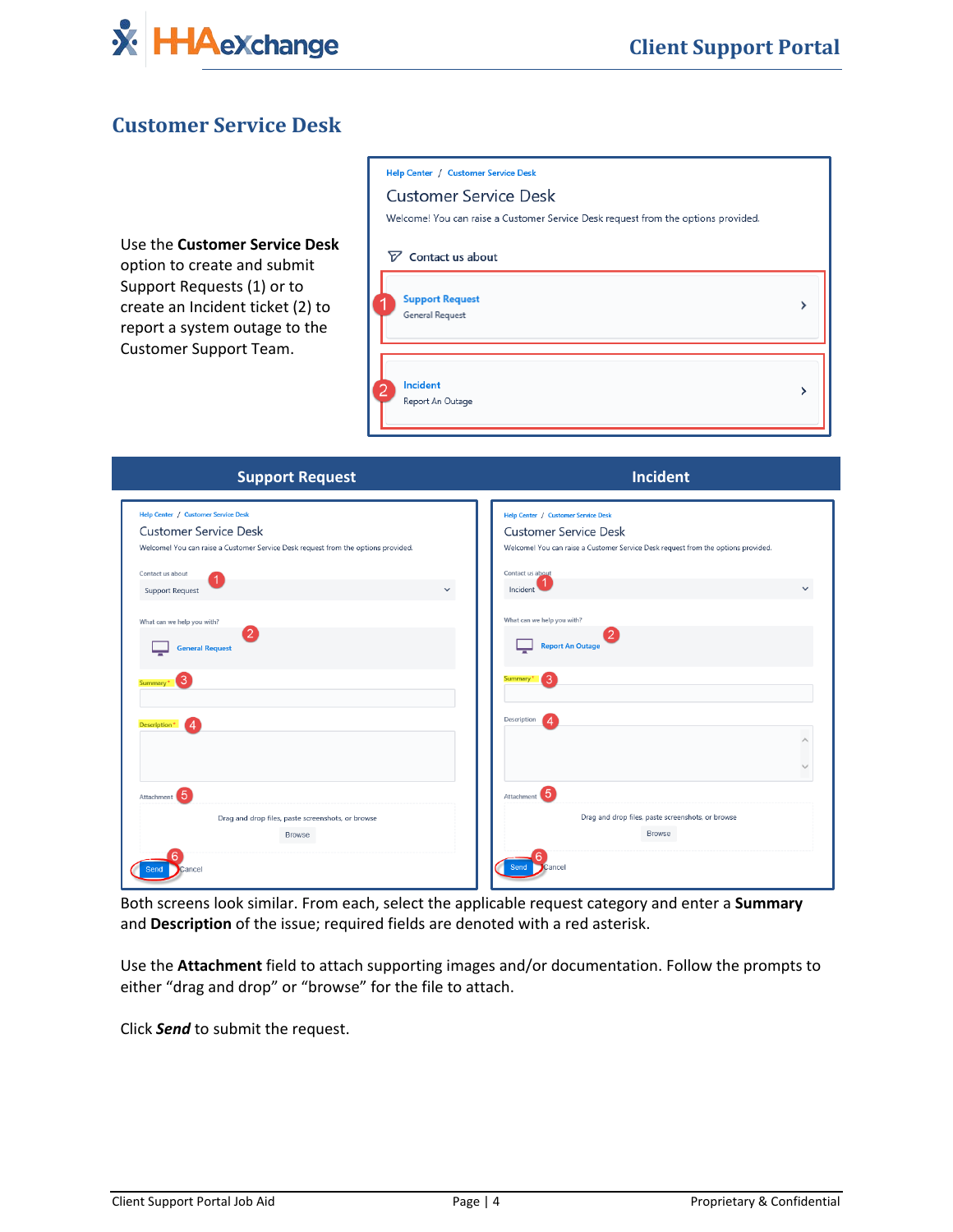

Г

٦

### <span id="page-4-0"></span>**EDI Support Desk**

|       | Use the EDI Support Desk<br>option to create and<br>submit Support Requests<br>to the EDI Support Team.<br>Select the Payer or<br>Provider option to route to<br>specific request types.                                                                                                                                                                                                                                                                                                     | Help Center / EDI Support Desk<br><b>EDI Support Desk</b><br>Submit questions or concerns for any EDI related process.<br>$\nabla$ Contact us about<br>I am a Payer<br>Payer Portal Missing Data, Payer SFTP Issue, Payer General Inquiry<br>I am a Provider<br>Provider Portal Missing Data, Provider Request | ><br>ゝ                                                                                                                                                                                                                                                                                                                                                                                                                                                                                                                                                                                                                                                |
|-------|----------------------------------------------------------------------------------------------------------------------------------------------------------------------------------------------------------------------------------------------------------------------------------------------------------------------------------------------------------------------------------------------------------------------------------------------------------------------------------------------|----------------------------------------------------------------------------------------------------------------------------------------------------------------------------------------------------------------------------------------------------------------------------------------------------------------|-------------------------------------------------------------------------------------------------------------------------------------------------------------------------------------------------------------------------------------------------------------------------------------------------------------------------------------------------------------------------------------------------------------------------------------------------------------------------------------------------------------------------------------------------------------------------------------------------------------------------------------------------------|
| Payer | Help Center / EDI Support Desk<br><b>EDI Support Desk</b><br>Submit questions or concerns for any EDI related process.<br>Contact us about<br>I am a Payer<br>What can we help you with?<br><b>Payer Portal Missing Data</b><br>Is a member or authorization not appearing in your portal? We'll investigate.<br><b>Payer SFTP Issue</b><br>Connection issues, credential questions, etc. Let us know how we can help.<br><b>Payer General Inquiry</b><br>For all other questions.<br>left). | $\checkmark$                                                                                                                                                                                                                                                                                                   | Help Center / EDI Support Desk<br><b>EDI Support Desk</b><br>Submit questions or concerns for any EDI related process.<br>Contact us about<br>I am a Payer<br>What can we help you with?<br><b>Paver SFTP Issue</b><br>Connection issues, credential questions, etc. Let us know how we can help.<br><b>Summary</b><br>Description <sup>*</sup><br>Attachment<br>Drag and drop files, paste screenshots, or browse<br><b>Browse</b><br>Send<br>Cancel<br>Select the type of issue or concern from the EDI Support Desk options (such as Payer Portal<br>Missing Data, Payer SFTP Issues, or a Payer General Inquiry), as seen on the image on the top |

The image to on the top right illustrates a selected option (*Payer SFTP Issue*). Complete the **Summary** and **Description** fields (required), add an **Attachment** (optional), and click on the *Send* button to submit.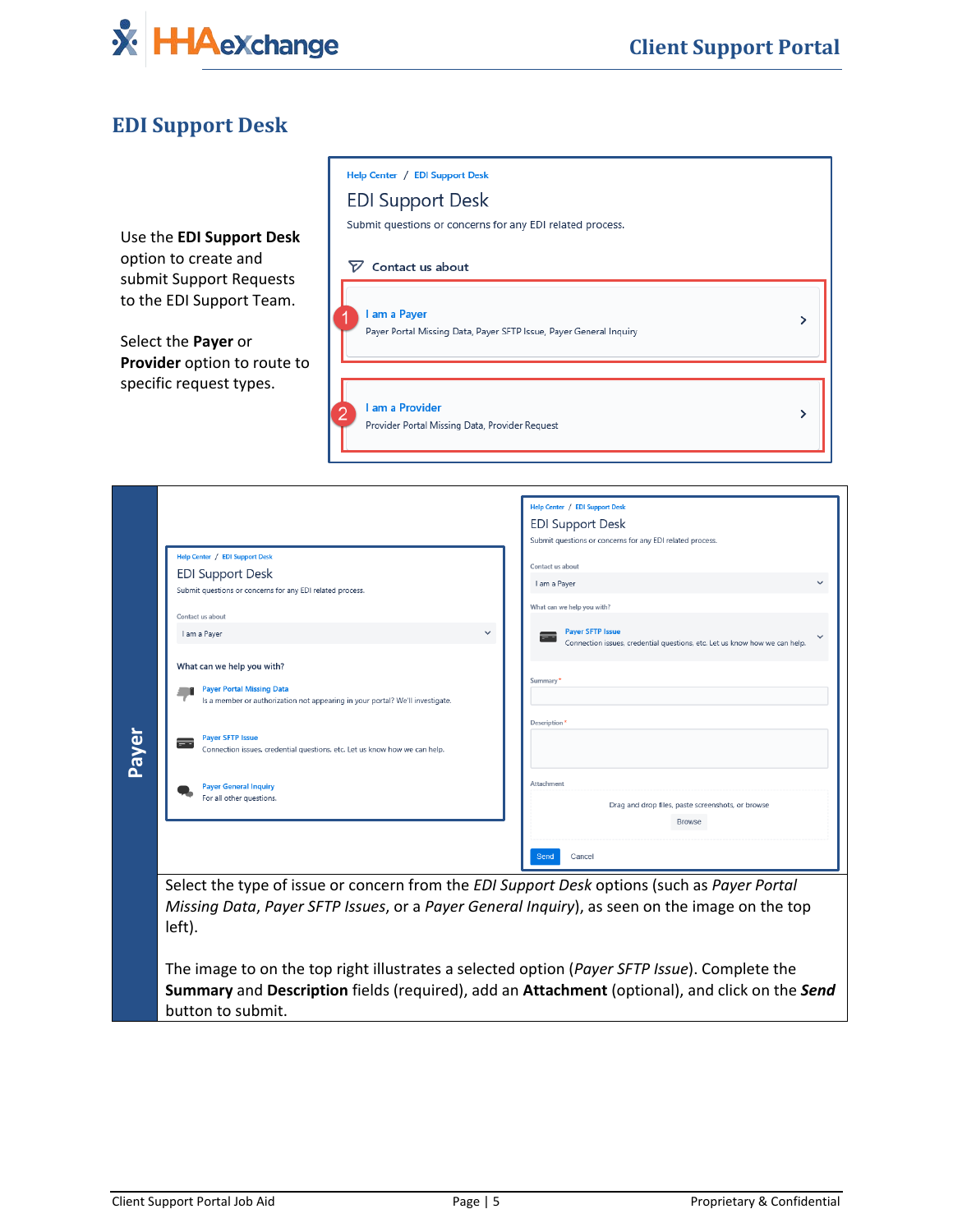

|                                                                                                                      | Help Center / EDI Support Desk                                                                 |
|----------------------------------------------------------------------------------------------------------------------|------------------------------------------------------------------------------------------------|
|                                                                                                                      | <b>EDI Support Desk</b>                                                                        |
|                                                                                                                      | Submit questions or concerns for any EDI related process.                                      |
|                                                                                                                      | Contact us about                                                                               |
|                                                                                                                      | I am a Provider                                                                                |
| <b>Help Center / EDI Support Desk</b>                                                                                |                                                                                                |
| <b>EDI Support Desk</b>                                                                                              | What can we help you with?                                                                     |
| Submit questions or concerns for any EDI related process.                                                            | <b>Provider Request</b>                                                                        |
| Contact us about                                                                                                     |                                                                                                |
| I am a Provider                                                                                                      | $\checkmark$<br>Summary*                                                                       |
| What can we help you with?                                                                                           |                                                                                                |
| <b>Provider Portal Missing Data</b><br>Is a member or authorization not appearing in your portal? We'll investigate. | Description                                                                                    |
| <b>Provider Request</b>                                                                                              |                                                                                                |
|                                                                                                                      | Attachment                                                                                     |
|                                                                                                                      | Drag and drop files, paste screenshots, or browse                                              |
|                                                                                                                      | <b>Browse</b>                                                                                  |
|                                                                                                                      | Send<br>Cancel                                                                                 |
|                                                                                                                      |                                                                                                |
|                                                                                                                      | Select the type of issue or concern from the EDI Support Desk options (such as Provider Portal |

#### <span id="page-5-0"></span>**Managing Requests**

| <b>Provider</b>    | <b>Provider Request</b>                                                                                 |                                                |                                                                                                                                                                                                  |                            | Attachment                      | Drag and drop files, paste screenshots, or browse | <b>Browse</b>                                                                                                |                             |
|--------------------|---------------------------------------------------------------------------------------------------------|------------------------------------------------|--------------------------------------------------------------------------------------------------------------------------------------------------------------------------------------------------|----------------------------|---------------------------------|---------------------------------------------------|--------------------------------------------------------------------------------------------------------------|-----------------------------|
|                    |                                                                                                         |                                                |                                                                                                                                                                                                  |                            |                                 |                                                   |                                                                                                              |                             |
|                    |                                                                                                         |                                                |                                                                                                                                                                                                  |                            |                                 |                                                   |                                                                                                              |                             |
|                    |                                                                                                         |                                                |                                                                                                                                                                                                  |                            |                                 |                                                   |                                                                                                              |                             |
|                    |                                                                                                         |                                                |                                                                                                                                                                                                  |                            | Send<br>Cancel                  |                                                   |                                                                                                              |                             |
|                    |                                                                                                         |                                                | Select the type of issue or concern from the EDI Support Desk options (such as Provider Portal<br>Missing Data or a Provider Request), as seen on the image on the top left).                    |                            |                                 |                                                   |                                                                                                              |                             |
|                    | the <b>Send</b> button to submit.                                                                       |                                                | The image to on the top right illustrates a selected option (Provider Request). Complete the<br>Summary (required) and Description fields (optional), add an Attachment (optional), and click on |                            |                                 |                                                   |                                                                                                              |                             |
|                    |                                                                                                         |                                                |                                                                                                                                                                                                  |                            |                                 |                                                   |                                                                                                              |                             |
|                    | line item offers a high-level view of the request (such as the request Type, Reference (ticket number), |                                                |                                                                                                                                                                                                  |                            |                                 |                                                   | illustrates requests submitted by the user (Created by me). Click the option to see a list of requests. Each |                             |
| <b>Help Center</b> |                                                                                                         | Summary, Status, Service Desk, and Requester). |                                                                                                                                                                                                  |                            |                                 |                                                   | <b>REQUESTS</b>                                                                                              | 2 Requests<br>Created by me |
| Requests           |                                                                                                         |                                                |                                                                                                                                                                                                  |                            |                                 |                                                   | All                                                                                                          |                             |
| Request contains   | Q                                                                                                       | Open requests                                  | Created by me                                                                                                                                                                                    |                            |                                 | Any request type                                  |                                                                                                              |                             |
| Type<br>Reference  | Summary                                                                                                 |                                                | <b>Status</b>                                                                                                                                                                                    |                            | Service desk                    | Requester                                         |                                                                                                              |                             |
| HHA-<br>13782      |                                                                                                         |                                                |                                                                                                                                                                                                  | <b>WAITING FOR SUPPORT</b> | <b>Customer Service</b><br>Desk |                                                   |                                                                                                              |                             |
| HHA-<br>13780      |                                                                                                         |                                                |                                                                                                                                                                                                  | <b>WAITING FOR SUPPORT</b> | <b>Customer Service</b><br>Desk |                                                   |                                                                                                              |                             |
|                    |                                                                                                         |                                                | $\langle$ $ $<br>$1$ >                                                                                                                                                                           |                            |                                 |                                                   |                                                                                                              |                             |

**Help Center Requests**